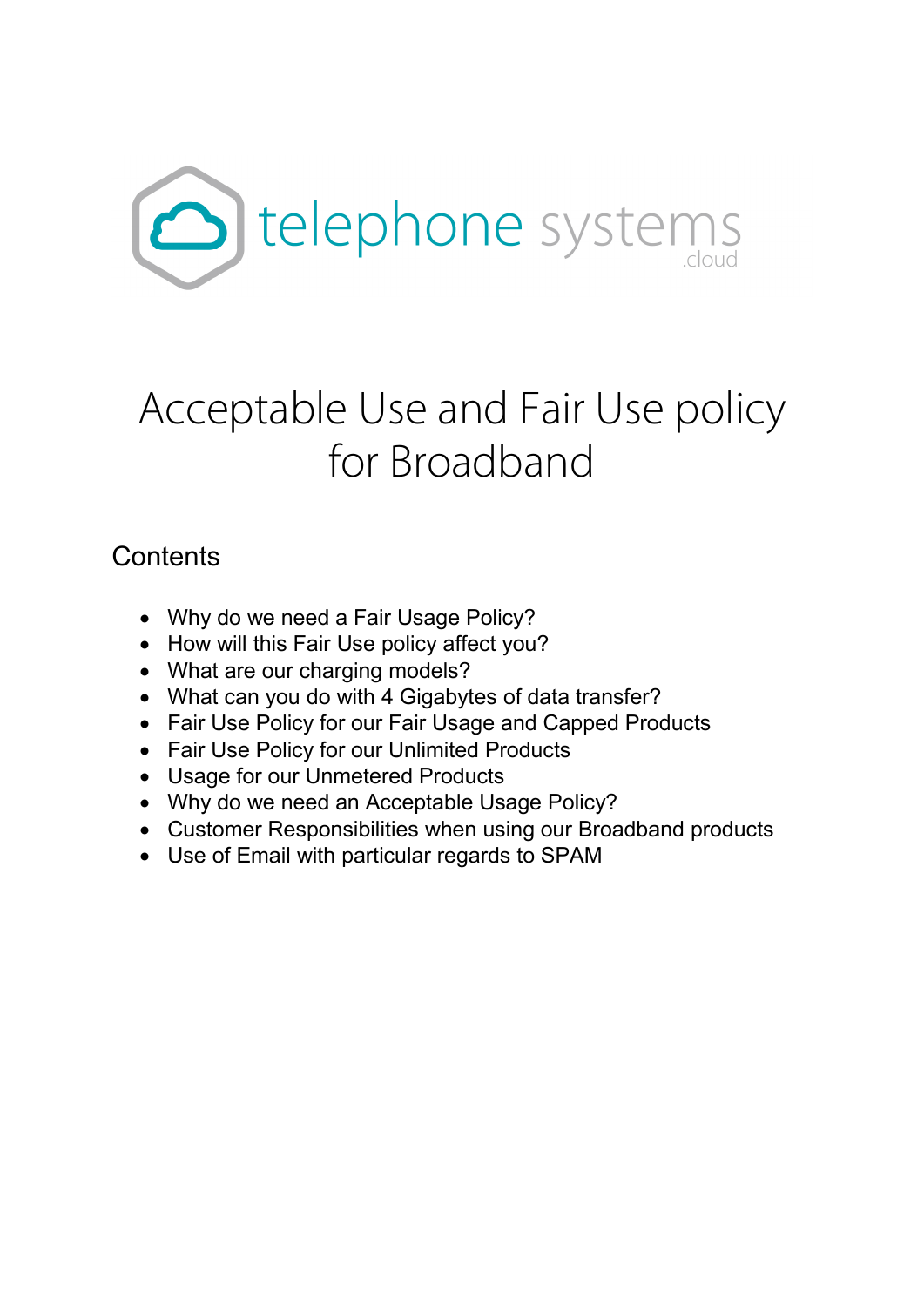# Why do we need a Fair Usage Policy?

Hosting Systems is committed to providing our customers with a very high quality and low contention service at a price that reflects true value for money.

- We do not add any additional contention to the service over that experienced on the access network
- We do operate a traffic prioritisation policy which safeguards the performance of business critical applications 24/7
- We carefully manage our capacity and will ensure that, in line with the number of customers on the network and a usage profile that fits business customers, enough capacity is provided.

However, as with all broadband offerings our network is shared and if a group of users use a disproportionately large amount of bandwidth (i.e. transfer a large amount of data) then this will drive up the cost of supplying the service to all users. Therefore to ensure we can provide a high quality and low contention service at a competitive price, a Fair Usage Policy applies to the use of the service.

## How will this Fair Use policy affect you?

The majority of customers that will be affected by this policy are those using file sharin g software such as peer - to - peer, who regularly stream media (music, TV or videos) or those who regularly download very large media files e.g. movies. Peer - to - Peer software can be left running throughout the day and can consume very large amounts of bandwidth – this is unreasonable use of the internet and is, in many cases, illegal. Customers using their broadband service for sending e-mails, browsing web-pages and other typical business applications will not be affected.

#### What are our charging models?

We offer a selection of usage charging models detailed below:

ADSL: 4GB Limited & Unlimited Fibre: Unlimited

### What can you do with 4Gigabytes of data transfer?

- Send and receive a total of 40,000 emails (without attachment)
- View over 40,000 standard web pages
- Transfer over 4,000 1MB files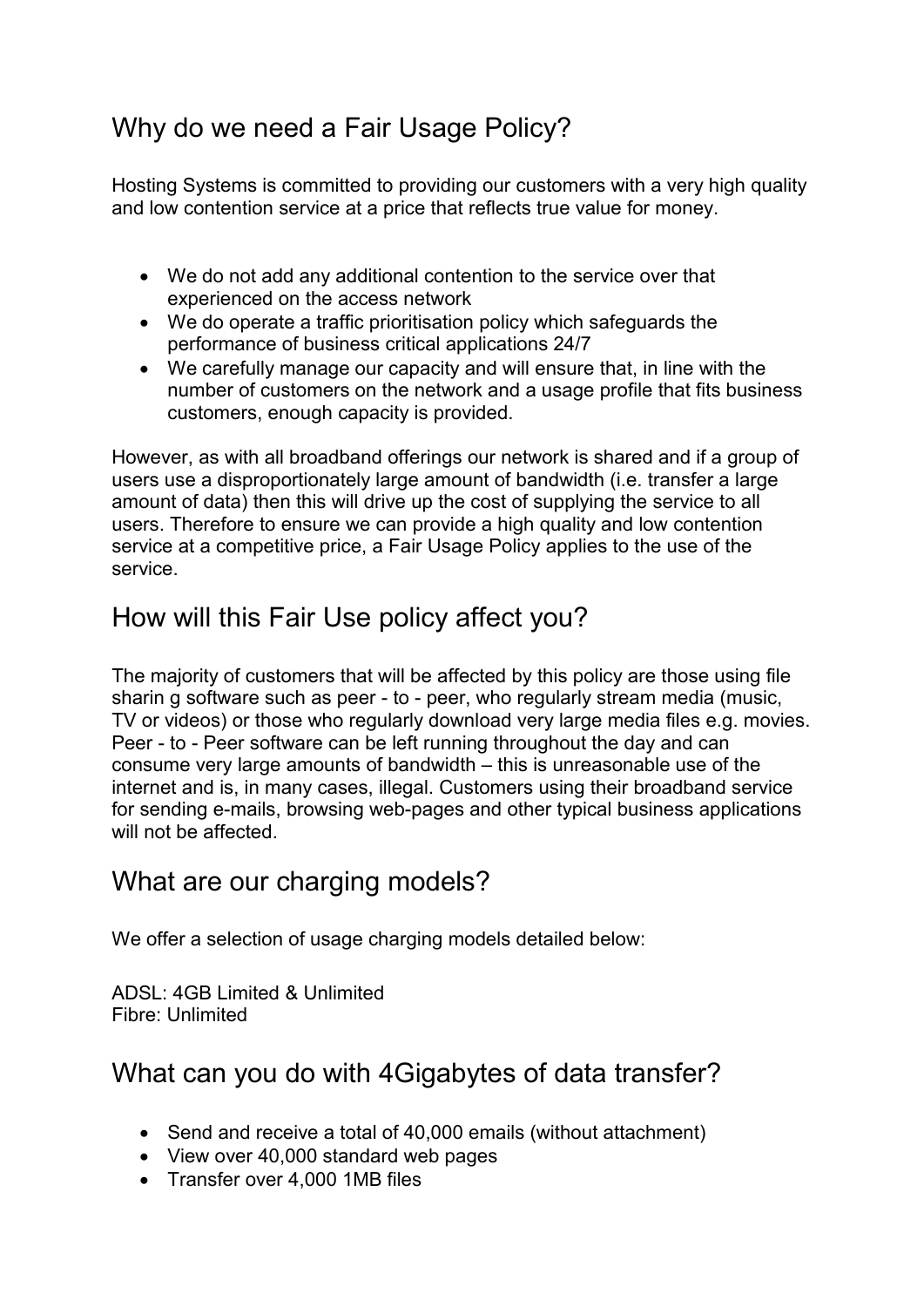# Fair Use Policy for our Fair Usage and Capped Products

Each of our broadband products has a monthly bandwidth allowance which is a certain number of GB of data transfer per month within their standard monthly rental. If the allowance is exceeded, the service will be suspended.

Please note that

- The usage measurement period in this case is defined as a calendar month
- Usage is rounded up to the nearest GB

#### Fair Use Policy for our Unlimited Products

For these services, there is no fair use policy. Users can transfer as much data as they wish, but usage must be in accordance with this Acceptable Usage Policy (see below section)

#### Usage for our Unmetered Products

Our unmetered broadband policy has no usage caps or excess usage charges and is simply subject to our Acceptable Usage Policy (see below section).

#### Excessive Usage of Bandwidth

The use of bandwidth which is inappropriate for a particular service is to be avoided. In the event that excessive usage of bandwidth on a consistent basis is detected, we will contact you to propose a more suitable service as a replacement. If you decline to accept the suggested replacement service and the excessive usage continues, we reserve the right to restrict, suspend or terminate your access, at our discretion.

Examples of excessive bandwidth usage are:

- A circuit that sends and receives in excess of 100GB of data in any given 24 hour period
- A group of circuits (as part of the same company or end user group) that sends and receives in excess of 100GB of data at each site in any given 24 hour period.

The measures which we may take to restrict the usage of a service are detailed below in the 'Traffic Priority Policy' section.

Large bandwidth requirements across numerous sites would be better suited by a solution that does not have the potential to impact other users, such as Hosting Systems lease line.

Why do we need an Acceptable Usage Policy?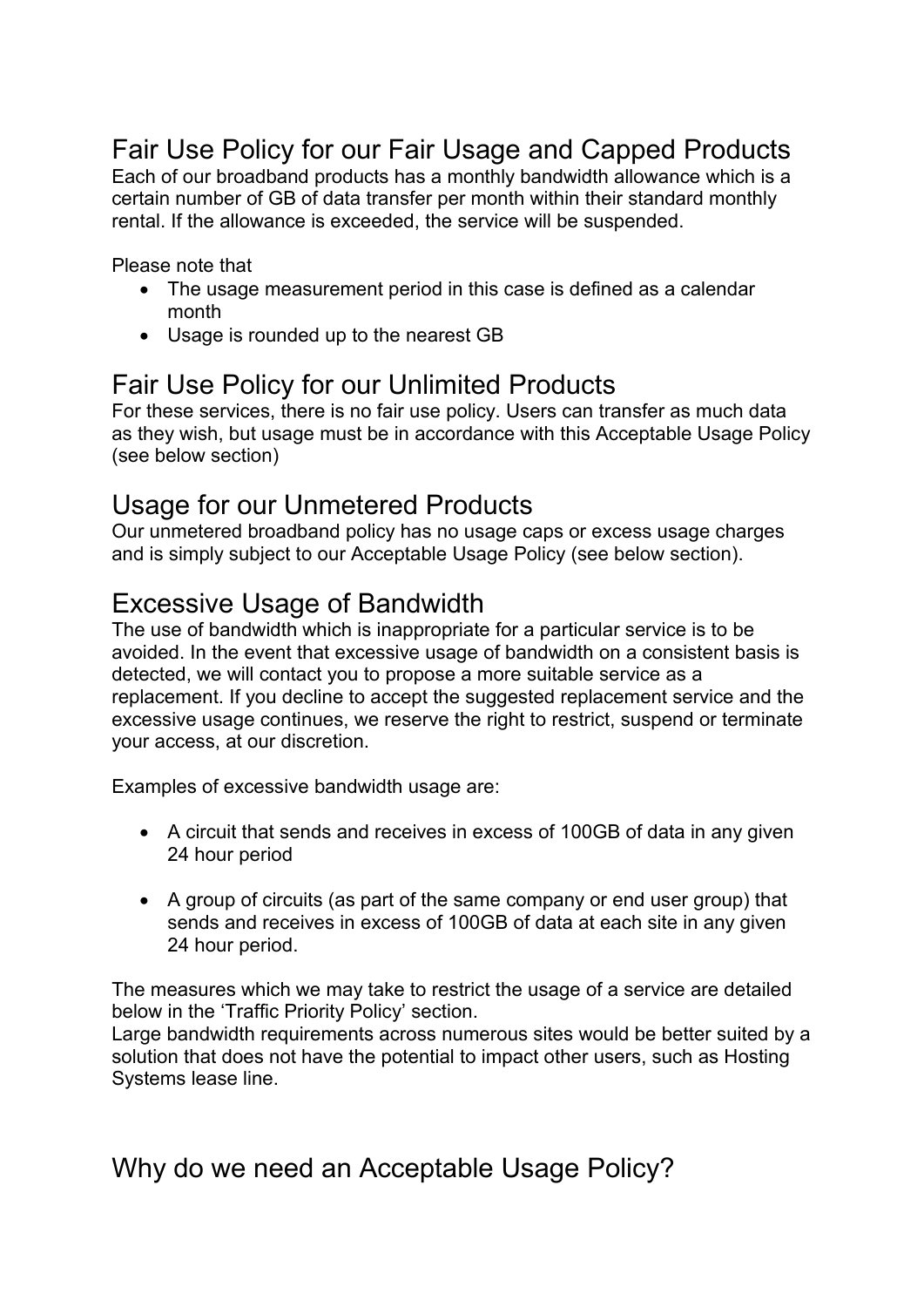This Acceptable Use Policy (AUP) is intended to help protect our customers, and the Internet community, from the inappropriate use of the Internet.

This AUP sets out the rules which apply to the use of our internet connection services including your responsibilities, and permitted and prohibited uses of those services.

We remind customers that when they are connected to the internet via our service they must comply with the law.

Customers must not use our service:

- 1. In a manner constituting improper use of a public electronic communications network which is or would be an offence under Section 127 of the Communications Act 2003; or
- 2. For any unauthorised access or denial of service attack which is or would be an offence under Sections 1, 2 or 3 of the Computer Misuse Act 1990; or
- 3. to commit an offence under the Regulation of Investigatory Powers Act 2000; or
- 4. to commit an offence under any other relevant UK legislation;

A customer's use of our service constitutes acceptance of this AUP.

We reserve the right to revise and update this AUP from time to time at our discretion.

#### Customer Responsibilities when using our Broadband products

You are responsible for your actions when connected to our network and the systems you access through your internet connection. If you act without care or irresponsibly in using your internet connection or your actions put at risk the integrity or security of our network, systems or equipment, your access may be restricted, suspended or terminated, without prior notice.

In particular, but not by way of limitation, you agree that you will not use, attempt to use or allow your internet connection to:

• store, send or distribute any content or material which is restricted, prohibited or otherwise unlawful under any applicable law or which is offensive or obscene;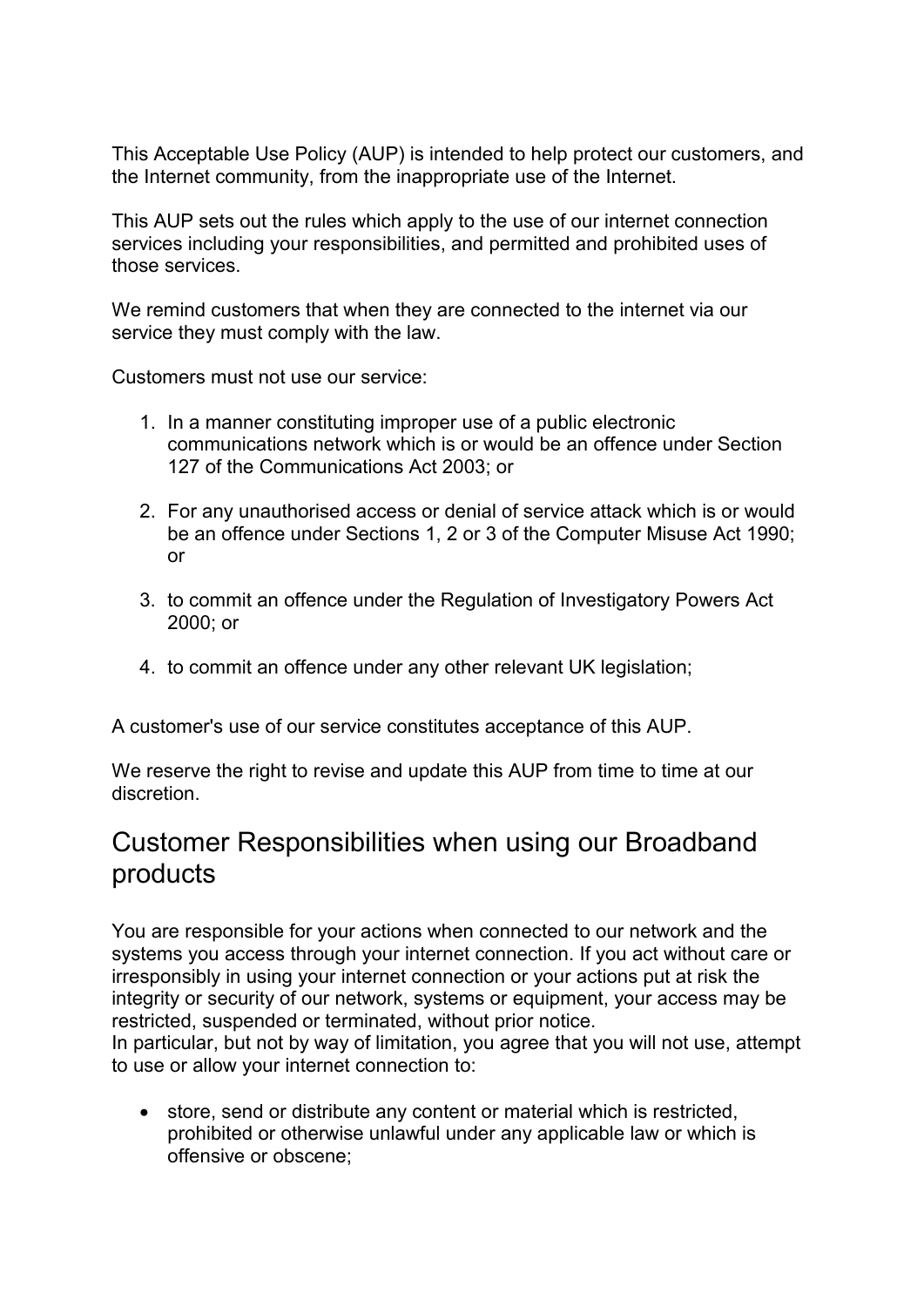- store, send or distribute confidential information, copyright material or other content which is subject to third party intellectual property rights, unless you have a lawful right to do so;
- do anything which defames,harasses, threatens, abuses, menaces, offends, violates the privacy of, or incites violence or hatred against, any person or class of persons, or which could give rise to civil or criminal proceedings;
- do any other act or thing which is illegal, fraudulent or otherwise prohibited under any applicable law or which is in breach of any code, standard or content requirement of any other competent authority;
- do anything which interferes with other users or restricts or hinders any person from accessing or using our internet connection service or systems including the excessive usage of bandwidth under the 'Excessive Usage of Bandwidth' section below;
- forge header information, email source address or other user information;
- access, monitor or use any data, systems or networks, including another person's private information, without authority or attempt to probe, scan or test the vulnerability of any data, system or network;
- deliberately compromise the security or integrity of any network or system including our network;
- knowingly access, download, store, send or distribute any viruses or other harmful programs or material;
- send or distribute unsolicited advertising, bulk electronic messages or otherwise breach your spam obligations set out below, or overload any network or system including our network and systems;
- invade anyone's privacy by attempting to harvest, collect, store, or publish private or personally identifiable information, such as passwords, account information, credit card numbers, addresses, or other contact information without their knowledge and consent
- tamper with, hinder the operation of or make unauthorised modifications to any network or system; or
- authorise, aid, abet, encourage, conspire with or incite any other person to do or attempt to do any of the above acts. In addition you may not use our network to create, transmit, distribute, or store content that:
- violates export control laws or regulations,
- impairs the privacy of communications.
- constitutes deceptive online marketing, causes technical disturbances to our network (including excessive usage of bandwidth under the 'Excessive Usage of Bandwidth' section below), its affiliated networks, or the network used by customers to access the Email services, or
- violates the policies of such networks by , including, but not limited to, the intentional introduction of any viruses, Trojan horses, worms, time bombs, cancel bots or other computer programming routines that are intended to damage, detrimentally interfere with, surreptitiously intercept or expropriate any system or data, or assists, encourages or permits any persons in engaging in any of the activities described in this section. If you become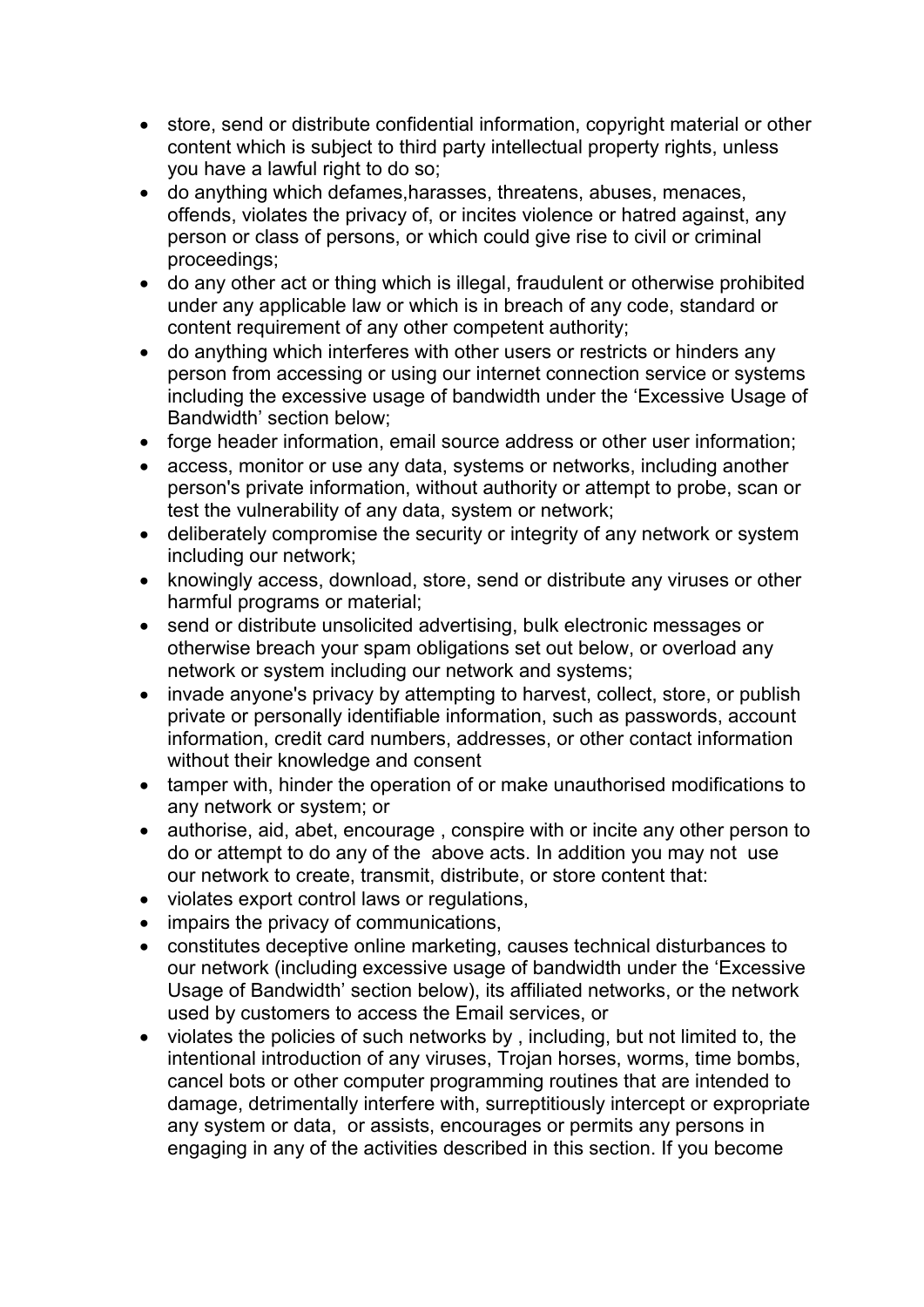aware of any such activities, you are obligated to immediately notify us and take all other appropriate actions to cause such activities to cease.

#### Use of Email with particular regards to SPAM

Also known as junk mail or unsolicited commercial email, the term "spam" refers to submitting a commercial email to a large number of recipients who have not requested or opted to receive it and have no reasonable expectation of receiving email from the sender.

Email sent by a company or an organisation with whom the recipient has established a relationship or which was requested or accepted (by way of an optin requirement) by the recipient is not considered spam.

Spamming is not only harmful because of its negative impact on consumer attitudes toward businesses that supply Email and interconnection services, but also because it can overload our network and disrupt service to other customers.

As a user of our email service platforms sending direct marketing emails:

You must:

- include a conspicuous notice identifying the message as an advertisement or a commercial solicitation;
- provide a valid physical postal address in each email you send;
- include a valid email address or an unsubscribe link allowing the recipient to opt-out, either by replying to a valid return address, or by using an Internet-based unsubscribe mechanism
- process opt-out requests for at least 30 days after the sending of the commercial email and stop sending email to the requestor within 10 business days upon request;
- comply with any regulations in force that apply to direct marketing regulations

You may not (in addition to the aforementioned conditions):

- send emails with a false, deceptive or misleading subject line; •
- include sexually explicit content in your email;
- add an address into your list without the subscriber's permission;
- maintain an email address in your list for which an opt-out request has been received;
- use lists older than 6 months without obtaining a confirmation of the subscriber's permission;
- harvest email addresses from websites or web services;
- generate an email address by using a dictionary attack combining letters and numbers into multiple permutations;